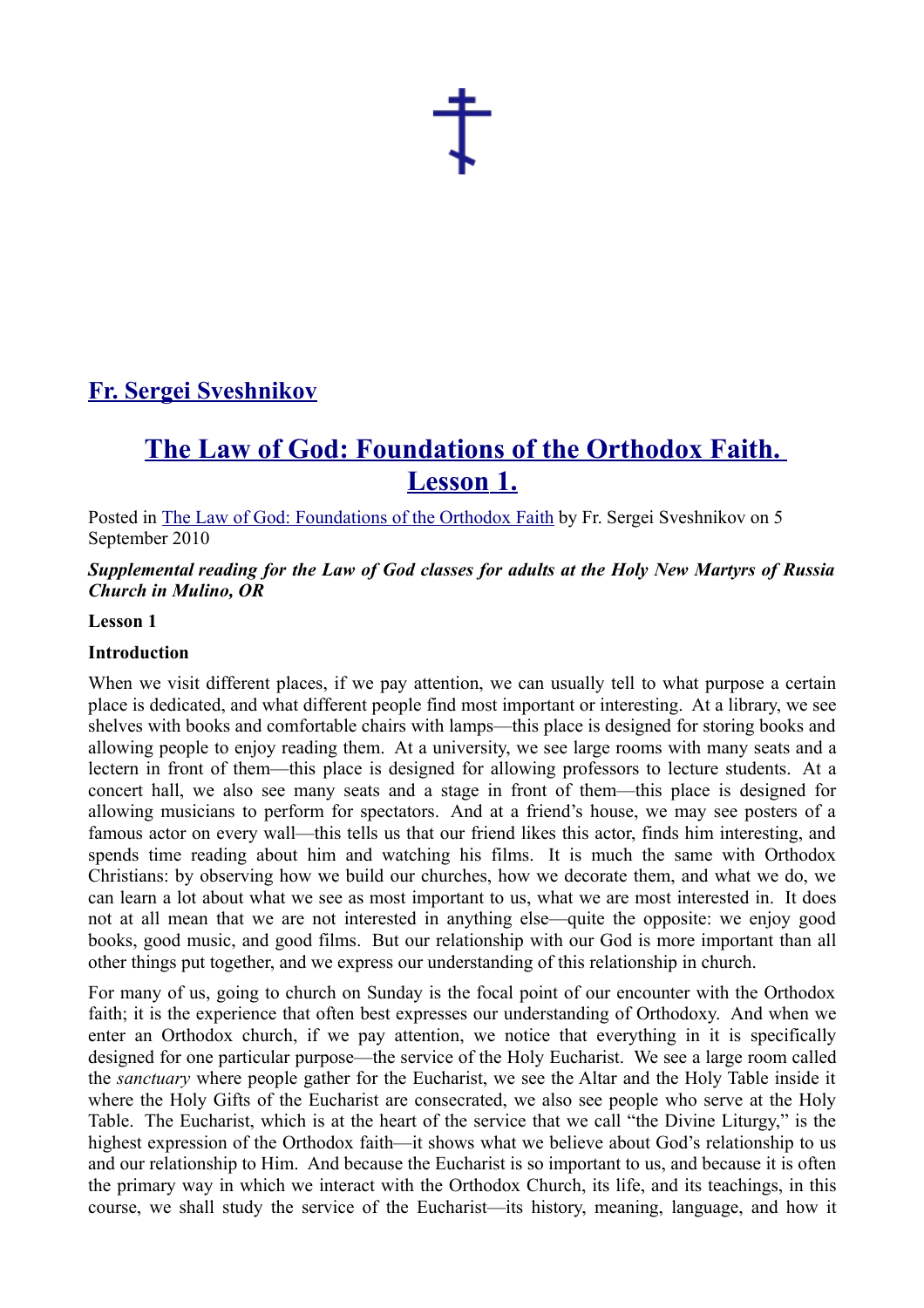expresses the very foundations of our Orthodox faith.

Questions for discussion:

- 1. If someone looked at your room or your house, what could they guess about your interests or about what is important to you?
- 2. Can anyone guess anything about you by the way you are dressed or by the way you act?

# **Why do we go to church on Sunday?**

The question of why we go to church on Sunday consists of two questions: 1) Why do we go to church, and 2) Why on Sunday? We will try to find the answer to the first question at a later time, but let us now examine the second question: why do we go to church on Sunday and not some other day?

As we read in the Scripture, our Lord and Savior Jesus Christ rose from the dead on the "first day of the week.["\[1\]](http://frsergei.wordpress.com/Users/Fr.%20Sergei/Documents/My%20Dropbox/Law%20of%20God/The%20Law%20of%20God.docx#_ftn1) And those who are in the Body of Christ which is the Churc[h\[2\]](http://frsergei.wordpress.com/Users/Fr.%20Sergei/Documents/My%20Dropbox/Law%20of%20God/The%20Law%20of%20God.docx#_ftn2) also rise together with Him from the death of sin to eternal life with God[.\[3\]](http://frsergei.wordpress.com/Users/Fr.%20Sergei/Documents/My%20Dropbox/Law%20of%20God/The%20Law%20of%20God.docx#_ftn3) In celebration of this new life, Christians have been gathering together on the first day of the week in order to give thanks to their Savior. The word *Eucharist* comes from the Greek word which means *thanksgiving*. In the Jewish calendar —our Lord and His Apostles were Jews—the week begins on the day which we now call *Sunday*. Thus, from the very beginning of the Church, Christians gathered together on Sunday in order to take part in the Eucharist[.\[4\]](http://frsergei.wordpress.com/Users/Fr.%20Sergei/Documents/My%20Dropbox/Law%20of%20God/The%20Law%20of%20God.docx#_ftn4)

The day on which Christ rose from the dead—the first day of the week—also signifies the first day of the New Covenant established between God and us. It is the first day of the new world, in which sin and death no longer have power over people, because Christ conquered both; and in His Body, the Church, we also can be free from the bondage of sin and death. This is why Sunday is so important to us, and this is why we devote this day to God and give thanks to Him—take part in the Eucharist.

Early Christians even chose to call this day *the Lord's Day* instead of *Sun Day*. In Russian, we call this day *the Resurrection Day*, and in Slavonic we say *the No-Work Day* in order to remind us that on this day, our earthly cares must be laid aside because our Lord is calling us to come to His house.

Of course, we can thank God on any other day of the week as well. If fact, very soon after the Church was established, Christians began to celebrate the Eucharist every time they came together to commemorate the life of a saint or an event from the life of Christ. Those were the origins of the Church holidays which we celebrate. Nowadays, in most parishes, we celebrate the Eucharist on Sundays and on major Church holidays, and in monasteries, divine services may be celebrated almost every day. In later lessons, we will learn about various other services of the Orthodox Church and how they relate to the most important one—the Eucharist.

# **Questions for discussion:**

- 1. How do Christians honor the day of Christ's resurrection?
- 2. If for some reason you cannot come to church, what do you usually do on Sunday morning?

# **[Next Lesson>>](http://frsergei.wordpress.com/2010/09/12/the-law-of-god-foundations-of-the-orthodox-faith-lesson-2/)**

- [\[1\]](http://frsergei.wordpress.com/Users/Fr.%20Sergei/Documents/My%20Dropbox/Law%20of%20God/The%20Law%20of%20God.docx#_ftnref1) See Matt. 28:1; Mark 16:2; Luke 24:1; and John 20:1
- [\[2\]](http://frsergei.wordpress.com/Users/Fr.%20Sergei/Documents/My%20Dropbox/Law%20of%20God/The%20Law%20of%20God.docx#_ftnref2) See Eph. 5:23 and Col. 1:24
- [\[3\]](http://frsergei.wordpress.com/Users/Fr.%20Sergei/Documents/My%20Dropbox/Law%20of%20God/The%20Law%20of%20God.docx#_ftnref3) Rom. 6:4
- [\[4\]](http://frsergei.wordpress.com/Users/Fr.%20Sergei/Documents/My%20Dropbox/Law%20of%20God/The%20Law%20of%20God.docx#_ftnref4) See, for example, Acts 20:7, also Didache 14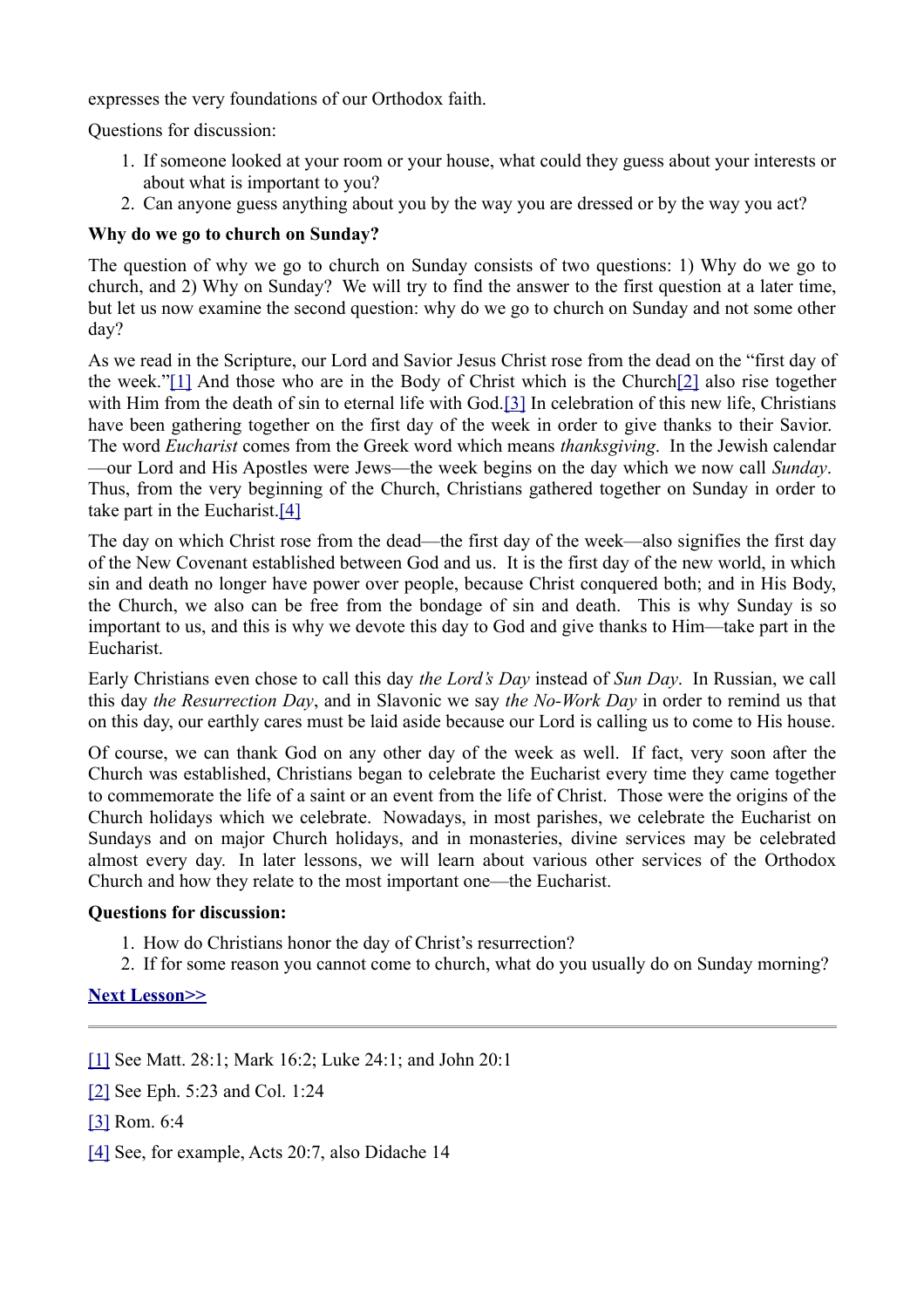# **[Fr. Sergei Sveshnikov](http://frsergei.wordpress.com/)**

# **[The Law of God: Foundations of the Orthodox Faith.](http://frsergei.wordpress.com/2010/09/12/the-law-of-god-foundations-of-the-orthodox-faith-lesson-2/)  [Lesson 2.](http://frsergei.wordpress.com/2010/09/12/the-law-of-god-foundations-of-the-orthodox-faith-lesson-2/)**

Posted in [The Law of God: Foundations of the Orthodox Faith](http://en.wordpress.com/tag/the-law-of-god-foundations-of-the-orthodox-faith/) by Fr. Sergei Sveshnikov on 12 September 2010

## *Supplemental reading for the Law of God classes for adults at the Holy New Martyrs of Russia Church in Mulino, OR*

#### **Lesson 2**

#### **Introduction**

Before we begin our study of the Liturgy and the foundations of our faith expressed through this service, we must define a few key terms that will help us in our discussion: *sin, Eucharist, sacrament, baptism,* and *repentance*. Because this course is designed for people who are not theologians by training and is not intended to produce professionally trained theologians, our definitions and discussions will necessarily be incomplete. We will try to examine only a few of the key ideas in ways that are easy to understand, but I urge all students to note things that seem interesting, ask questions, refer to the works of the authors whose names are mentioned in the lessons, and study the source texts directly.

#### **Sin**

We shall not retell here the story of the first humans—Adam and Eve—both because it is wellknown and because it can be easily found in the first few chapters of Genesis. What is important for us to remember is that the Scriptures speak to us about the other-worldly things by using the words and concepts from this world which we can understand and to which we can relate. Consider, for example, the parables of Christ: "…the kingdom of heaven may be compared to a king who wished to settle accounts with his slaves,["\[1\]](http://frsergei.wordpress.com/Users/Fr.%20Sergei/Documents/My%20Dropbox/Law%20of%20God/The%20Law%20of%20God.docx#_ftn1) and others, in which He likens the kingdom to farming, baking, or fishing[.\[2\]](http://frsergei.wordpress.com/Users/Fr.%20Sergei/Documents/My%20Dropbox/Law%20of%20God/The%20Law%20of%20God.docx#_ftn2) Likewise, when we talk about sin, we often have to use images that are familiar to us, even though they do not fully describe the spiritual reality.

Various Christian authors have talked about sin using various analogies: some have likened it to an act of disobedience, others—to a personal offence to God, yet others—to a crime or a trespass against divine law. Undoubtedly, certain elements of each description can be useful. But in our discussion of sin, it seems helpful to liken sin to a disease, a contagious illness. Having allowed this disease to enter their nature and to afflict it, Adam and Eve passed this corrupted nature to every one of their descendants, that is to say, to the whole human race. Everyone born of Adam carries in his nature the terminal illness of the *original sin*. This illness also corrupts and brings into disarray the divine order of our being, in which our spirit was created to direct us toward God, our soul must follow the direction of the spirit, and our body should serve God in the physical realm. Instead, many humans are led by the desires of their bodies and the passions of their souls, which leads to *personal sin*.

Personal sin is a willful or ignorant violation of the divine law, the divine order, and it leads to spiritual wounds and to spiritual death[.\[3\]](http://frsergei.wordpress.com/Users/Fr.%20Sergei/Documents/My%20Dropbox/Law%20of%20God/The%20Law%20of%20God.docx#_ftn3) Just as violating the physical laws of gravity or electromagnetism will result in broken bones and electrical burns, in the same way, violating spiritual laws will result in very real wounds, which, however, do not show up on X-ray images. Often, people know that what they are about to do is wrong, but led by their desires and passions they go against their conscience and do it anyway. We can liken this to a drug addict, who knows very well that his addiction is killing him, but goes and gets the next fix anyway. Sometimes, our confused and corrupted nature does not allow us to make the correct choice, and we sin in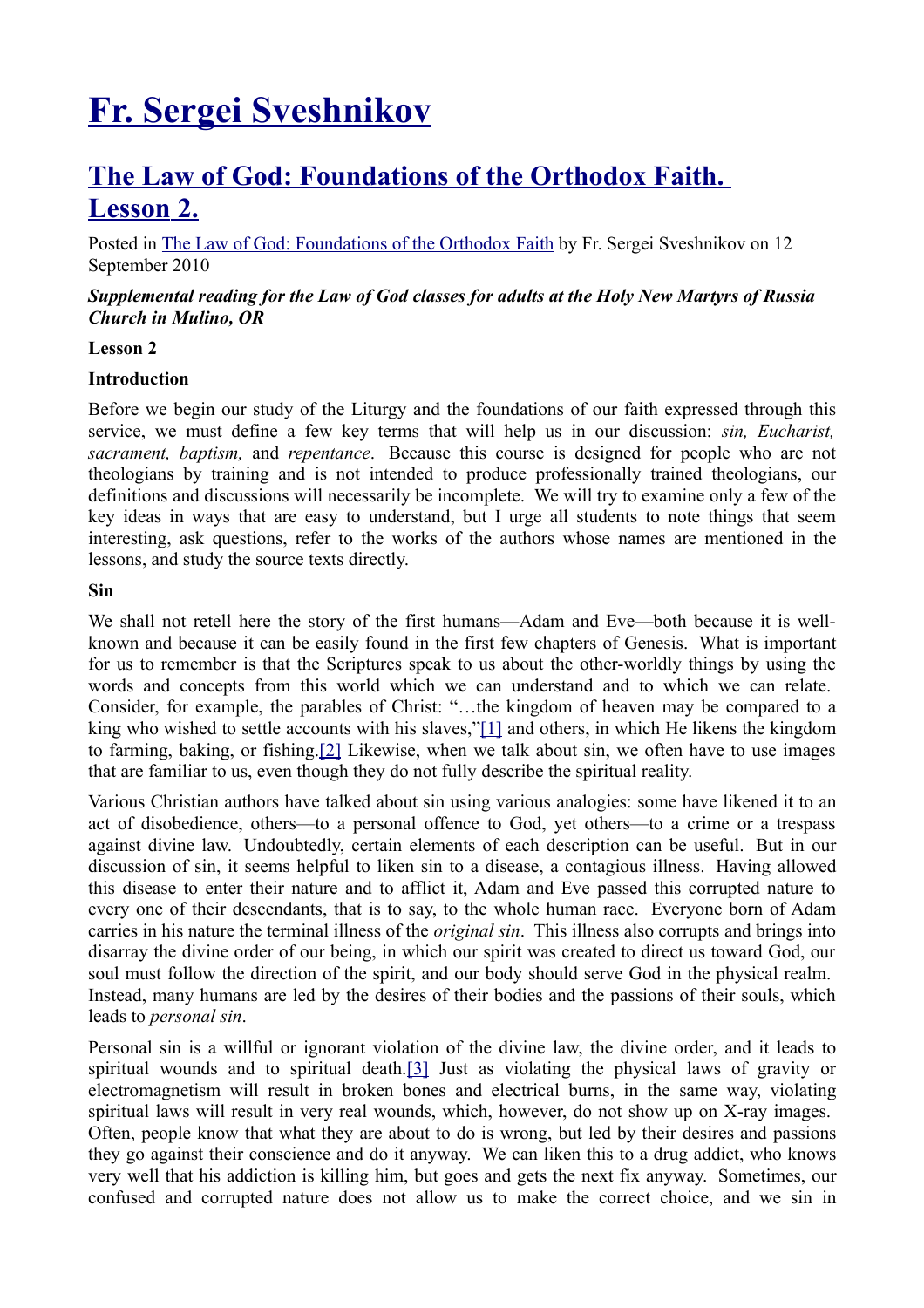ignorance. Unfortunately, just as drinking battery acid without any knowledge of what it is still causes chemical burns, sins committed in ignorance still carry their destructive toll on our spiritual nature.

But what if someone does not see any sins and is convinced that he is not afflicted by this deadly illness? Indeed, there are some people who are dying of cancer, but refuse to believe that they have it and do not run to the physician. In the same way, there are those who do not see their spiritual illness and refuse to run to the Divine Physician. According to Saint Macarius of Egypt, "Those who insist that there is no sin in man are like people who are drowning in a flood but refuse to acknowledge it… In the same way, these people are drowning in the depths of the waves of corruption, but insist that they are free from sin in their minds and thoughts.["\[4\]](http://frsergei.wordpress.com/Users/Fr.%20Sergei/Documents/My%20Dropbox/Law%20of%20God/The%20Law%20of%20God.docx#_ftn4) And this brings us to another very important point: only those who see that they are drowning, know that they are dying, realize that they are afflicted—can accept Christ as their Savior Who redeems them from death and heals their illnesses. Saint Ignatii (Brianchaninov) wrote that, "He who does not realize his own sinfulness, his fall, his own demise—cannot accept Christ, cannot believe in Christ, cannot be a Christian. He who [sees himself as] smart and virtuous, he who is satisfied with himself, who considers himself worthy of all rewards earthly and heavenly—does not need Christ.["\[5\]](http://frsergei.wordpress.com/Users/Fr.%20Sergei/Documents/My%20Dropbox/Law%20of%20God/The%20Law%20of%20God.docx#_ftn5) But the hearts of those who understand what Christ does for us are filled with thanksgiving toward our Savior.

# **Eucharist**

The second term we should discuss is *Eucharist*. As we mentioned in Lesson 1, the word *Eucharist* means *thanksgiving*, but thanks to God can be given in various forms. We could, for example, just say "thank you"; we could also write a speech or even an ode; or we could erect a monument as a way to show our gratitude. And we see all of these forms of thanksgiving in church. Christians build magnificent monuments to honor Christ, our services are filled with beautiful hymns and odes, and our prayers—with words of thanksgiving. Consider, for example, the Cathedral of Christ the Savior in Moscow commissioned in 1812 by Emperor Alexander I "to signify Our gratitude to Divine Providence for saving Russia from the doom that overshadowed Her [the Napoleonic invasion—S.S.],["\[6\]](http://frsergei.wordpress.com/Users/Fr.%20Sergei/Documents/My%20Dropbox/Law%20of%20God/The%20Law%20of%20God.docx#_ftn6) or the following hymn from the Divine Liturgy: "We praise You, we bless You, we give thanks to You, and we pray to You, Lord our God." The Orthodox understanding of the Eucharist, however, while including all of the aforementioned elements, is more specific.

We believe that the Son of God became man, accepted the death of the Cross, and rose on the third day in order to save us, humans. He gave us a way to put aside our old corrupt nature, which inherited death, and to unite with Him in His resurrected Body, which gives life. Each one of these concepts will be discussed in more detail in further lessons, but it suffices to say here that the Eucharist is the sacrament of the Body of Christ. The focal point of the Eucharist is the act of communion—the union with Christ through the consumption of His Body and Blood by the faithful.

If we ask ourselves what the one unique thing that Jesus left to us is, we will quickly realize that He did not leave us a holy book—as far as we know, He did not write anything at all to be passed down to His disciples and to us[,\[7\]](http://frsergei.wordpress.com/Users/Fr.%20Sergei/Documents/My%20Dropbox/Law%20of%20God/The%20Law%20of%20God.docx#_ftn7) He did not leave us some novel teaching—His moral commandments can all be found in the Old Testament which He Himself gave to His people. But He gave Himself to us—His Body and His Blood: "… Jesus took a loaf of bread, and after blessing it He broke it, gave it to the disciples, and said, 'Take, eat; this is My Body.' Then He took a cup, and after giving thanks, He gave it to them, saying, 'Drink from it, all of you; for this is My Blood of the covenant, which is poured out for many for the forgiveness of sins.'["\[8\]](http://frsergei.wordpress.com/Users/Fr.%20Sergei/Documents/My%20Dropbox/Law%20of%20God/The%20Law%20of%20God.docx#_ftn8) Now imagine that someone that someone who loves you gives you a gift. It is not enough to say "thank you, I accept your gift" you must actually take it. If you say that you accept the gift, but never actually stretch your arm out, never actually take it—have you really accepted anything? This is why when Christ offers us His precious Gift, we give thanks—thus, *Eucharist*—and partake of this Gift by doing exactly as Christ commanded—we take, eat, and drink.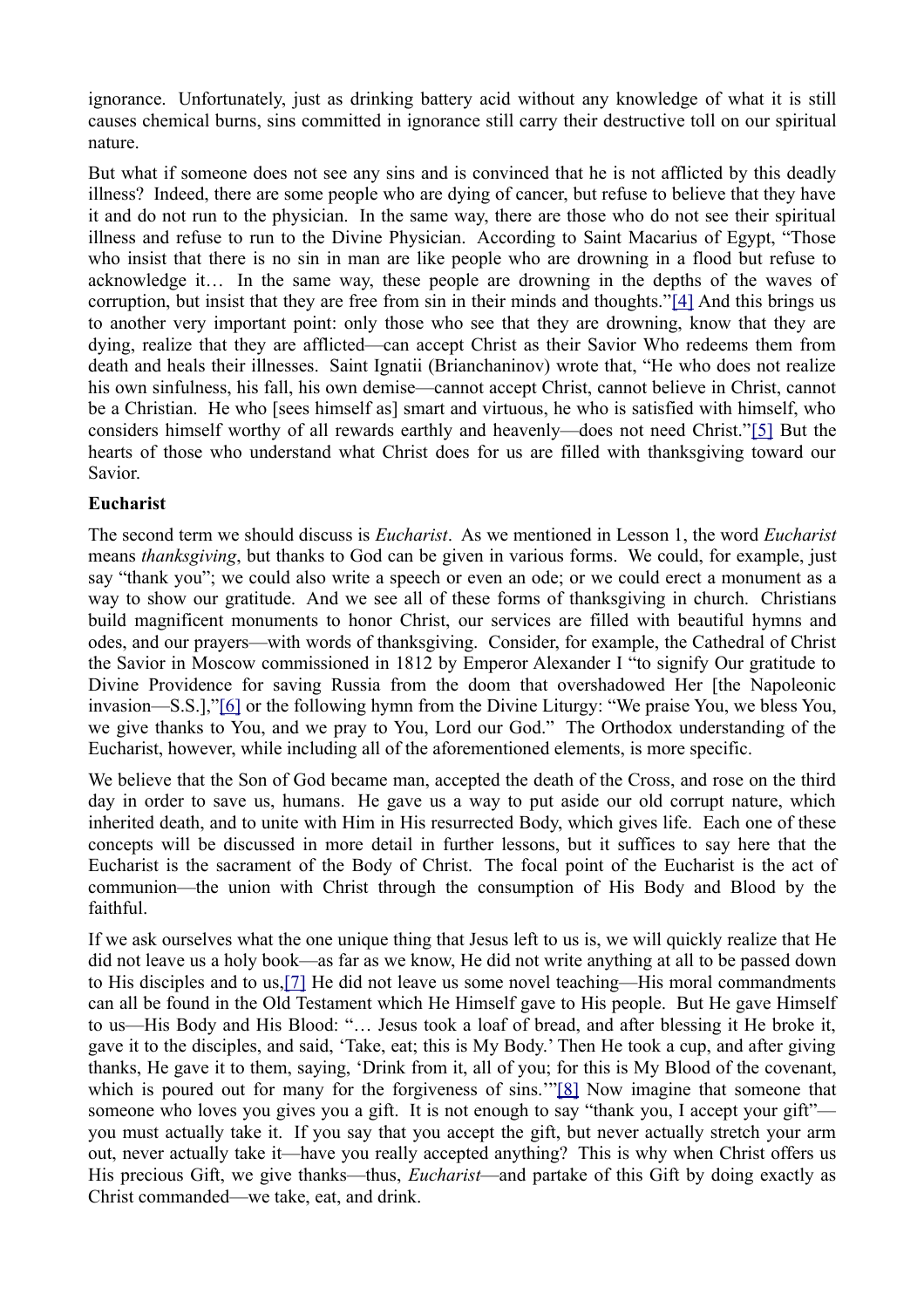## **Sacraments**

The Eucharist is one of the sacraments of the Church. In fact, some have referred to it as "the sacrament of sacraments"—the highest sacrament. But what is a *sacrament*? In short, a sacrament is a synergetic act of God and man that has one goal—our salvation. Some count two sacraments, others—eight, a more common number in the West is seven: baptism, chrismation, communion, repentance, matrimony, unction, and priesthood. But in essence, there is only one sacrament—the sacrament of our salvation, and any synergetic act of God and man in the context of salvation is sacramental. Another helpful picture to keep in mind when we discuss sacraments is an image of medicine, which God, the Divine Physician, gives us in order to restore us to health and life. This image will be very important to us when we discuss the sacrament of the Eucharist in the next lesson, but for now we will limit the scope of our discussion to just two sacramental acts: baptism and repentance.

# **Baptism**

Everyone born of the old Adam inherits corruption and death from him. Christ became the new Adam for us and allowed us to be born again, not as children of the old Adam, but as children of God. He took upon Himself our human nature inherited from the old Adam and restored it, sanctified it, and resurrected it to eternal life with God. And by being in Christ's Body, we also can have this life. This is why it is so important to be in Christ's Body—because there is no life in any other body—not in Paul's, not in Peter's, not in mine, and not in yours—only in Christ's.

Apostle Paul wrote that the Body of Christ is the Church[.\[9\]](http://frsergei.wordpress.com/Users/Fr.%20Sergei/Documents/My%20Dropbox/Law%20of%20God/The%20Law%20of%20God.docx#_ftn9) Baptism is the sacrament by which we enter into the Church, the Body of Christ. Through the visible sign of immersion into water, we become partakers of the invisible realit[y\[10\]—](http://frsergei.wordpress.com/Users/Fr.%20Sergei/Documents/My%20Dropbox/Law%20of%20God/The%20Law%20of%20God.docx#_ftn10)our old corrupted nature is buried and a seed of the new life is planted in us by God. Here is what the Apostle Paul wrote about the sacrament of baptism:

Do you not know that all of us who have been baptized into Christ Jesus were baptized into His death? Therefore we have been buried with Him by baptism into death, so that, just as Christ was raised from the dead by the glory of the Father, so we too might walk in newness of life. For if we have been united with Him in a death like his, we will certainly be united with Him in a resurrection like His. We know that our old self was crucified with Him so that the body of sin might be destroyed, and we might no longer be enslaved to sin. For whoever has died is freed from sin. But if we have died with Christ, we believe that we will also live with Him. We know that Christ, being raised from the dead, will never die again; death no longer has dominion over Him. The death He died, He died to sin, once for all; but the life He lives, He lives to God. So you also must consider yourselves dead to sin and alive to God in Christ Jesus[.\[11\]](http://frsergei.wordpress.com/Users/Fr.%20Sergei/Documents/My%20Dropbox/Law%20of%20God/The%20Law%20of%20God.docx#_ftn11)

Thus, in baptism, we are freed from the bonds of original sin and enter into the Body of Christ in which is our salvation. Therefore, a person who is not baptized remains outside the Body of Christ and does not partake of the life of the Body[.\[12\]](http://frsergei.wordpress.com/Users/Fr.%20Sergei/Documents/My%20Dropbox/Law%20of%20God/The%20Law%20of%20God.docx#_ftn12) This is why an unbaptized person cannot participate in the Eucharist—the sacrament of the Body and Blood of Christ. We will discuss this in more detail later.

It is important to remember that baptism is the entrance, but not the final destination; it is the seed, but not the fruit. Without life according to the commandments of Christ, the seed dies as the one that fell on rocky soil[.\[13\]](http://frsergei.wordpress.com/Users/Fr.%20Sergei/Documents/My%20Dropbox/Law%20of%20God/The%20Law%20of%20God.docx#_ftn13) If the newly-baptized person continues to live according to his old sins and passions, then the divine seed is choked out as the one that fell among thorns.[\[14\]](http://frsergei.wordpress.com/Users/Fr.%20Sergei/Documents/My%20Dropbox/Law%20of%20God/The%20Law%20of%20God.docx#_ftn14) If we sin, we cannot remain in the Body of Christ, which is without sin. But let us not get despondent—we all fall short, but the all-merciful God gives us ointment to heal our spiritual wounds and to make our baptismal gowns once again white as snow.

# **Repentance**

Repentance is one of the sacraments which God gave us for our salvation. Repentance is an act of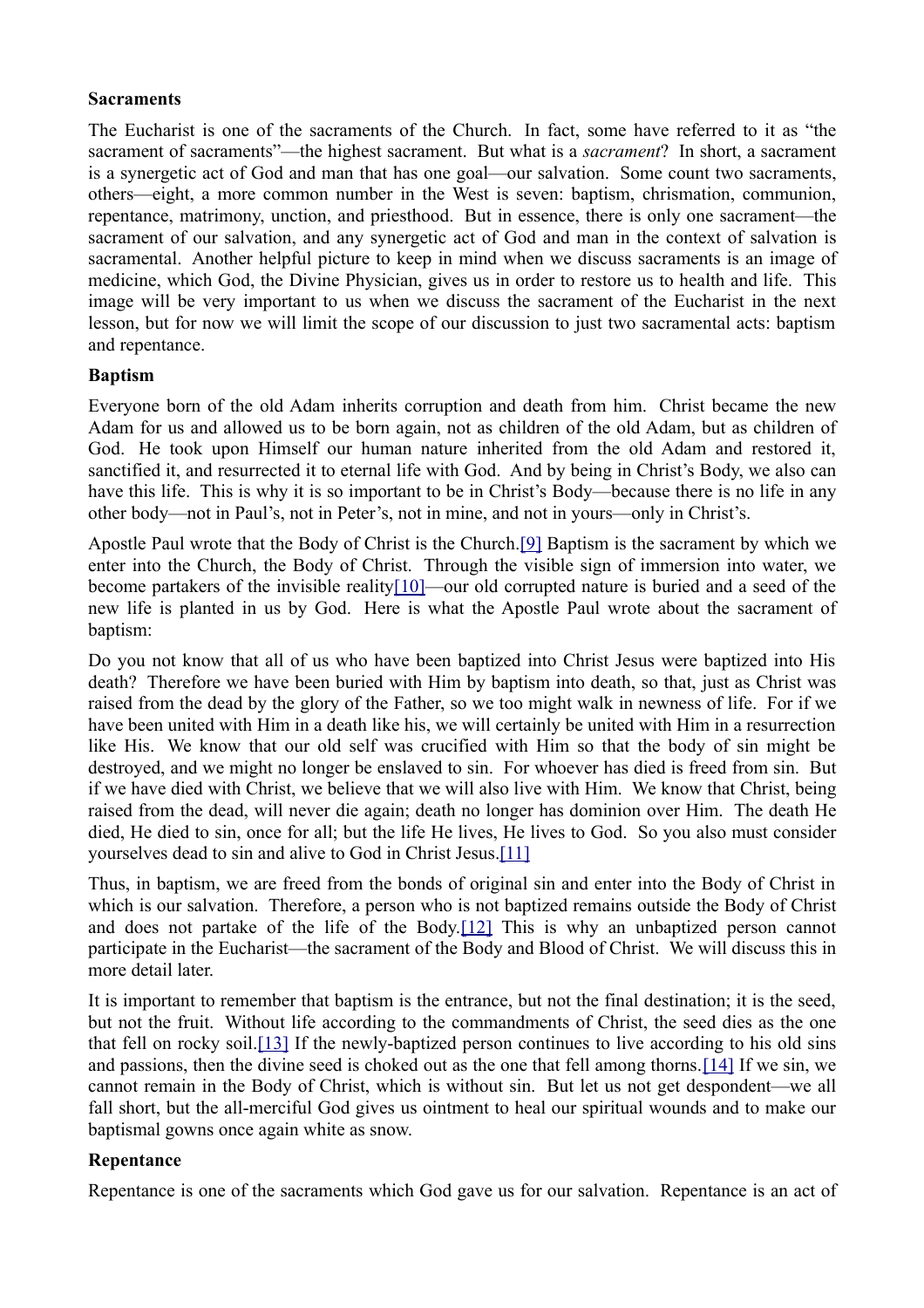co-laboring with the Creator; the miracle of transforming the old self into new, dirty into clean, ill into whole. The foundation of the sacrament of repentance is the realization of one's deadly sinful illness, a clear vision of one's demise. Only he who understands that he is ill will run to the Physician; only he who sees that he is perishing will call out to the Savior; and only he who wants to be well will follow the rubrics prescribed by the Physician and take the necessary Medicine.

In repentance, a man separates himself from sin, learns not to be one with it, and begins to understand that he is created in the image of God, but sin is a horrible caricature, corruption, and illness. Having seen the ugliness of sin, a man turns away from it, opens his wound to the Physician, and begs for healing. It is in this movement of man toward God—one who is ill to the Source of health—and God toward man—the Physician to one who needs His help—it is in this union of two mutually-directed acts that the sacrament of repentance takes place.

Repentance necessarily includes a sincere desire to turn one's life away from sin and toward God. Merely listing one's sins without any desire to stop committing them and without any steps in that direction can be likened to the bragging of a thief who cheerfully recounts his past crimes while preparing for the next one.

We must daily repent of our sins and ask God for healing. The evening prayer rule which can be found in any prayer book contains the Daily Confession of Sins—an example of a daily confession before God. We must make this general confession our own. We must unite with the words of this prayer in such a way that they come not only from our mouth but also from our heart. We can and must change the words of the Confession to reflect our own spiritual state and add to it our own "illnesses." And it is not necessary to wait until evening to turn to our Heavenly Father with repentance and a plea for help: when you notice a sin, immediately turn your heart to God, repent, and pray for help and healing!

Confession, on the other hand, is an ecclesiastical testimony of personal repentance, a freeing from the burden of sin in accordance with Christ's commandment[,\[15\]](http://frsergei.wordpress.com/Users/Fr.%20Sergei/Documents/My%20Dropbox/Law%20of%20God/The%20Law%20of%20God.docx#_ftn15) and an opportunity to receive help and support from the Church in our struggle against sin. One should go to confession not only when preparing for Communion, but also at any other time when it is needed. Of course, it is impossible to list all of our sins in all their details during a confession. But this is not necessary. It is important to understand the essence of the illness and how to treat it, rather than indulge in all the possible manifestations of its symptoms.

#### **Questions for discussion:**

- 1. Can you name any involuntary sins or those committed in ignorance?
- 2. What is a *synergetic act*? Give an example of one.

# **Further reading**

The best works on the effects of sin and *repentance* are written by the holy ascetics: Abba Dorotheus, John of the Ladder, Macarius of Egypt and others, and also the diaries of John of Kronstadt.

On *baptism*, it is best to refer to the catechetical writings of the holy hierarchs: John Chrysostom, Gregory the Theologian, Basil the Great, Cyril of Jerusalem, and others.

# **[<<Previous Lesson](http://frsergei.wordpress.com/2010/09/05/the-law-of-god-foundations-of-the-orthodox-faith-lesson-1/)**

[\[1\]](http://frsergei.wordpress.com/Users/Fr.%20Sergei/Documents/My%20Dropbox/Law%20of%20God/The%20Law%20of%20God.docx#_ftnref1) Matt. 18:23; NRSV here *et passim* unless otherwise noted

[\[2\]](http://frsergei.wordpress.com/Users/Fr.%20Sergei/Documents/My%20Dropbox/Law%20of%20God/The%20Law%20of%20God.docx#_ftnref2) Matt. 13:24, 31, 33, 47

[\[3\]](http://frsergei.wordpress.com/Users/Fr.%20Sergei/Documents/My%20Dropbox/Law%20of%20God/The%20Law%20of%20God.docx#_ftnref3) We will not discuss in this lesson the effect that sin has in the physical world, including our physical bodies.